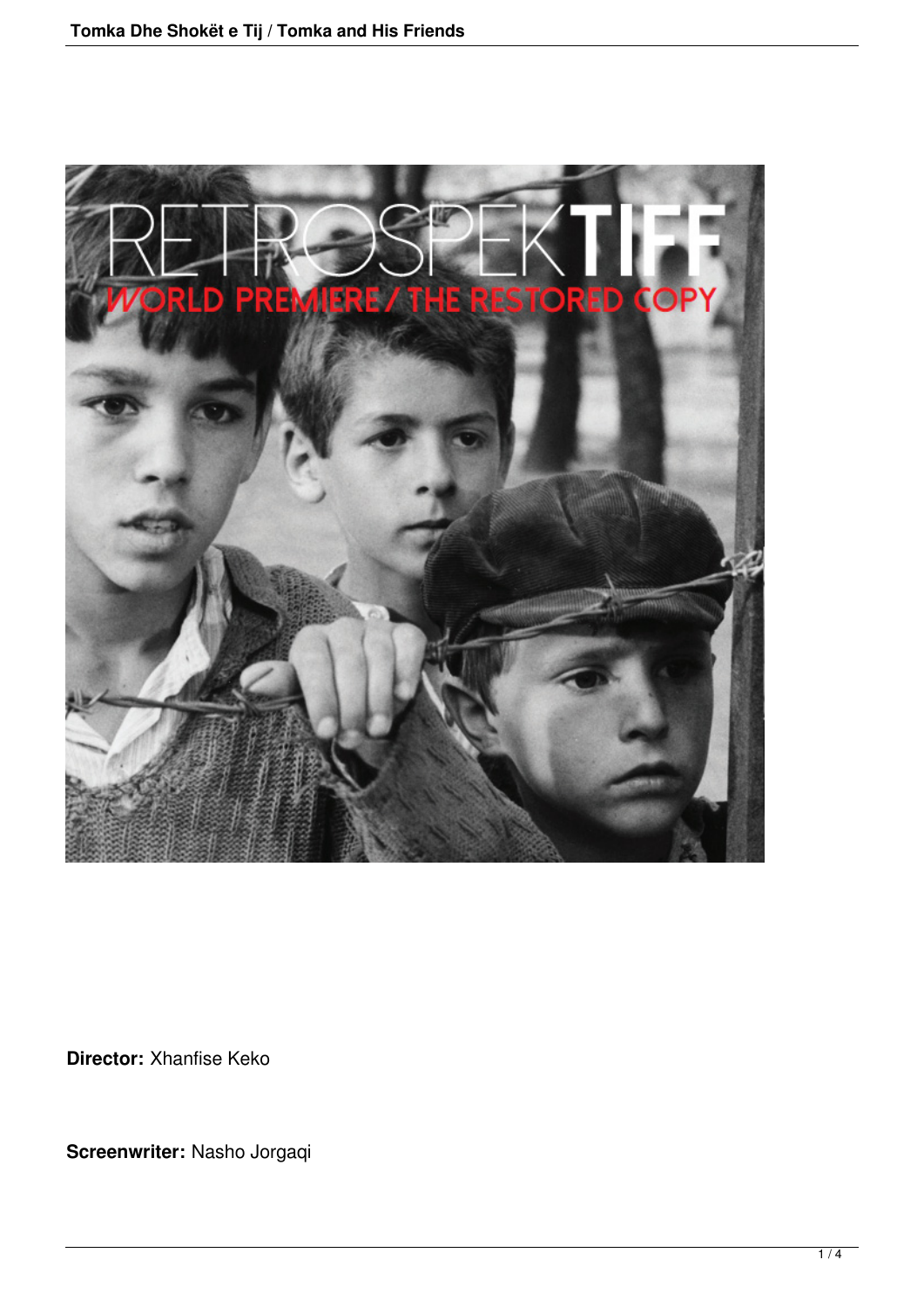**Music:** Aleksandër Lalo

**Producer:** Kinostudio "Shqipëria e re"

**Director of Photography:** Faruk Basha

**Art Director:** Shyqyri Sako

**Sound Designer:** Vangjel Leka

**Film Editor:** Shpresa Papapavllo

**Year:** 1977

**Length:** 72 min

**Cast:** Enea Zheku, Herion Mustafaraj, Genci Mosho, Artan Puto, Selma Sotillari, Fluranc Ilia, Sotiraq Çili, Pavlina Oça, Zehrudin Dokle

Best known outside of Albania for Beni Ecën Vetë (Beni Walks On His Own, 1975) Keko studied film editing in Moscow, then returned to Albania in 1952 to work at the newly-funded Kinostudio Shqipëria e Re. During the half-century of communist rule, Xhanfise Keko (1928-2007),